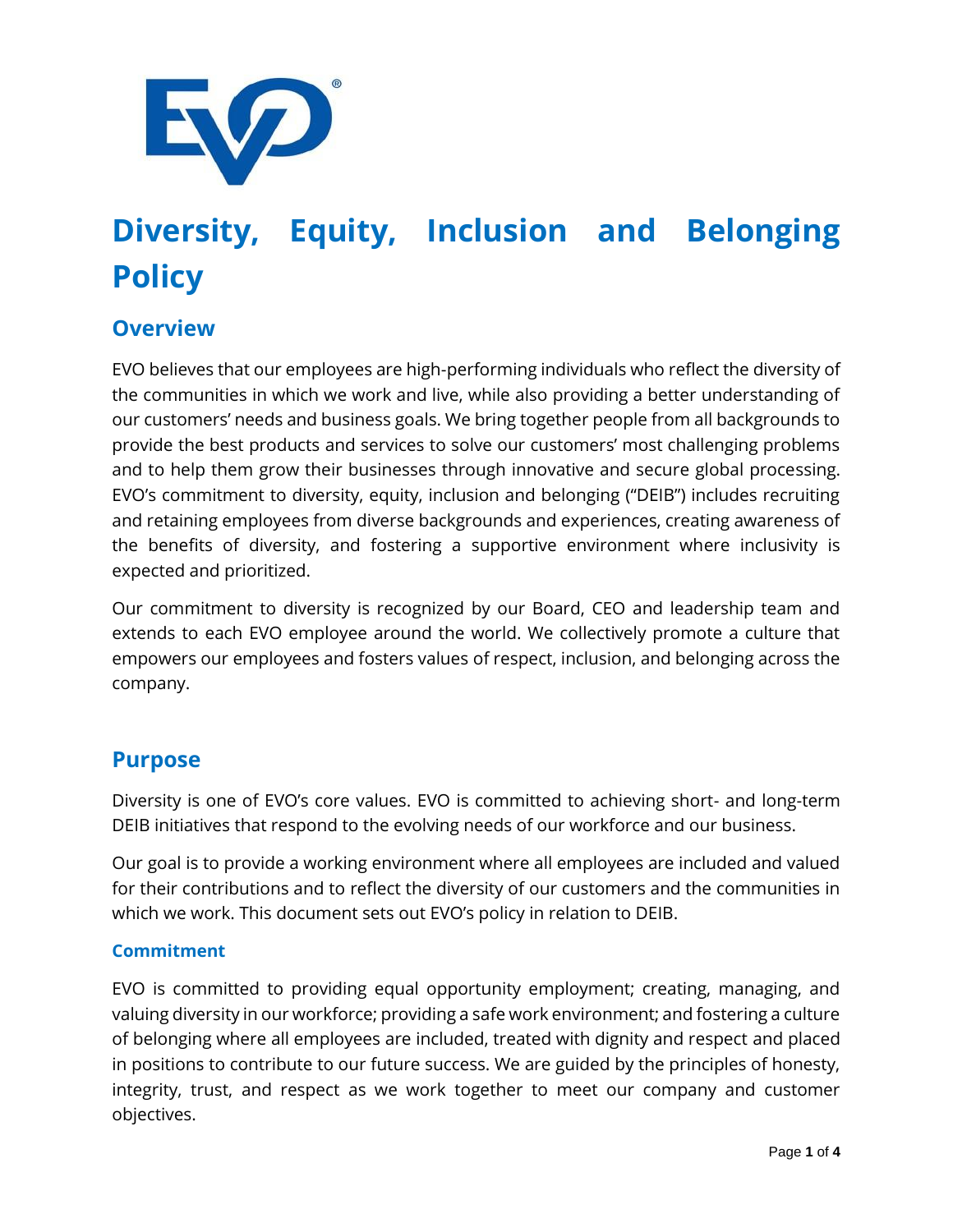We embrace a diverse workforce and recognize and respect qualities including gender identities, age, race, ethnicity, national origin, culture, religious or political beliefs, language, education, socioeconomic background, family or relationship status, sexual orientation, genetics, and/or disability. We also value diversity of perspective including differences in personality, life and work experience, skills, and ways of thinking and working.

EVO's commitment to diversity extends to all areas of our business including recruitment, job assignment, compensation and benefits, talent development, skills enhancement, promotions, employee retention, flexible work arrangements, forms of leave available to employees, policies and procedures, Board appointments, and succession planning.

# **Definitions**

Diversity is the collective mixture of differences and similarities that includes individual and organizational characteristics, values, beliefs, experiences, backgrounds, preferences, and behaviors. We honor and value diversity because it strengthens the company and fosters innovation and creativity, which improves performance. A diverse work environment enhances inclusivity and the feeling of belonging of our staff.

Equity reflects our commitment to providing consistent and systematic fair and impartial treatment for all employees. We commit to challenging biases that limit equity within our Company and ensuring that all employees are educated about the resources available to them in support of their goals and success.

Inclusion is the achievement of a work environment in which all individuals are treated fairly and respectfully, have equal access to opportunities and resources, and can contribute fully to the organization's success. Without inclusive practices, a diverse environment cannot be achieved.

Belonging refers to employees' sense that they are welcomed, accepted, valued, and empowered for their diverse backgrounds and experiences. An inclusive work environment helps foster a sense of belonging.

## **Scope**

This policy applies to Board members, officers, employees, agents, contractors, subcontractors, and partners of EVO. It covers all aspects of employment including, but not limited to, recruitment, hiring, job assignment, promotion, employee benefits, conditions of employment, remuneration, transfer, discipline, training, and work environment.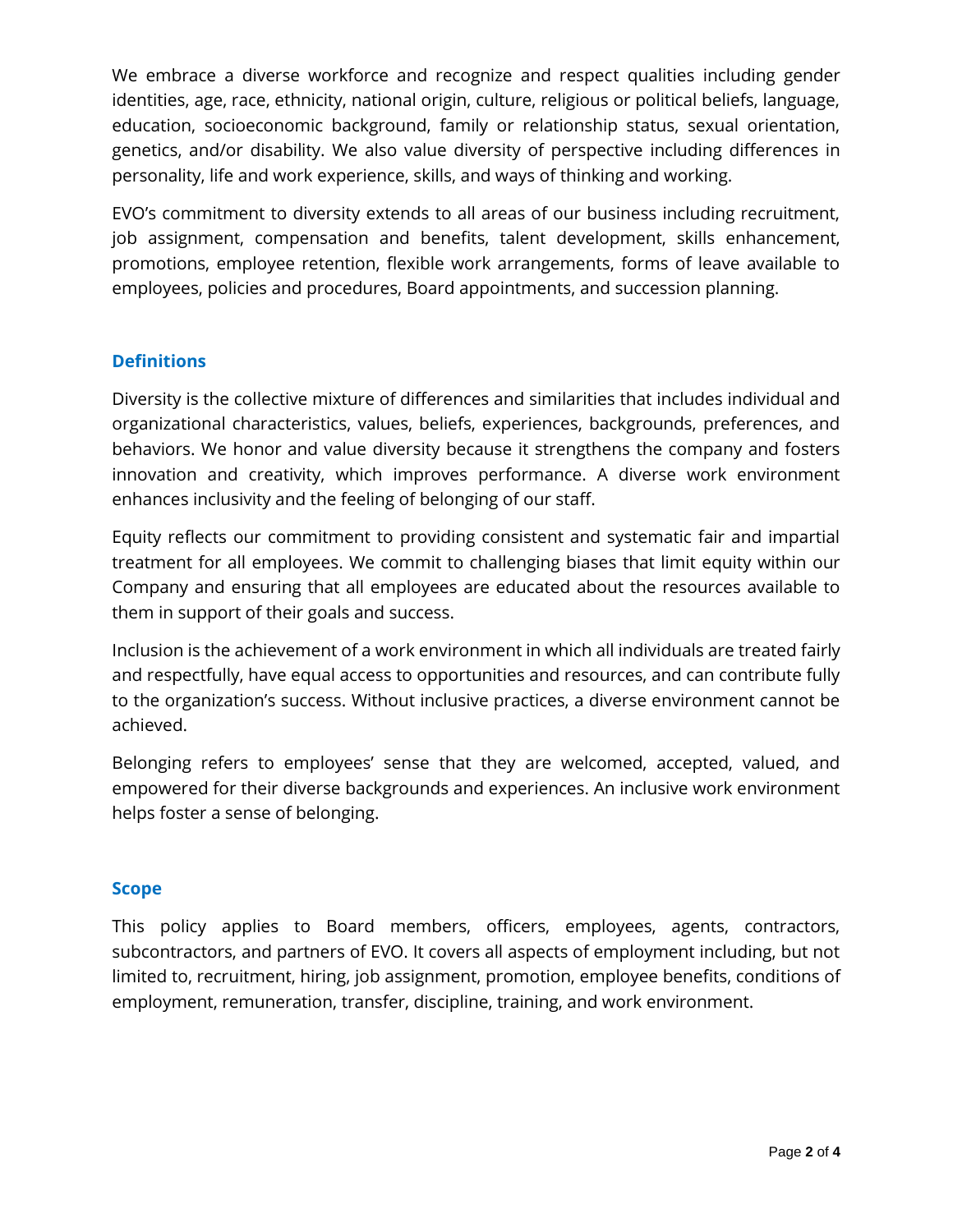# **Approach to Diversity, Equity, Inclusion, and Belonging**

EVO believes that when our employees reflect the diversity of the communities in which we work, the company gains a better understanding of our customers' needs. EVO is committed to DEIB and belonging by increasing our focus on recruiting and retaining employees from diverse backgrounds, creating additional awareness of diversity issues and benefits, fostering a more supportive environment where inclusivity is expected and prioritized, and embedding accountability for diversity throughout the organization.

Our DEIB practices support our core values:

- **• Service**
- **• Diversity**
- **• Operational Excellence**
- **• Ownership**
- **• Teamwork**

EVO undertakes various DEIB efforts throughout our operations. Our current efforts are focused in the following areas:

- **Safe work environment:** We have training available to all employees to improve their understanding of behaviors that can be perceived as discriminatory, exclusionary, and/or harassing and provide safe avenues for employees to report such behaviors. We implement best practices and comply with local regulatory requirements. Our people are required to take annual Code of Conduct training to understand acceptable workplace behavior.
- **Employment opportunity:** EVO strives to ensure our practices and processes attract a diverse range of candidates and that candidates are recruited, hired, assigned, developed, and promoted based on merit and their alignment to our values.
- **Learning and development opportunities:** To support our employees in reaching their full potential, EVO offers a wide range of internal and external learning and development opportunities. Education assistance is offered to financially support eligible and qualified employees to expand their knowledge and skill base.

## **Responsibilities, Compliance and Reporting**

EVO's commitment to diversity, equity, inclusion and belonging starts with its leadership and the CEO and executives are all responsible to ensure that EVO is striving to meet its commitment and to ensure our people are also committed to this policy.

EVO's corporate Human Resources department conducts an annual Work force Analysis and reviews the diversity of its workforce and also reviews the training and development provided to the company and its employees to increase the awareness of this policy and the actions we can take to improve our commitment to, and our performance on, issues of DEIB.